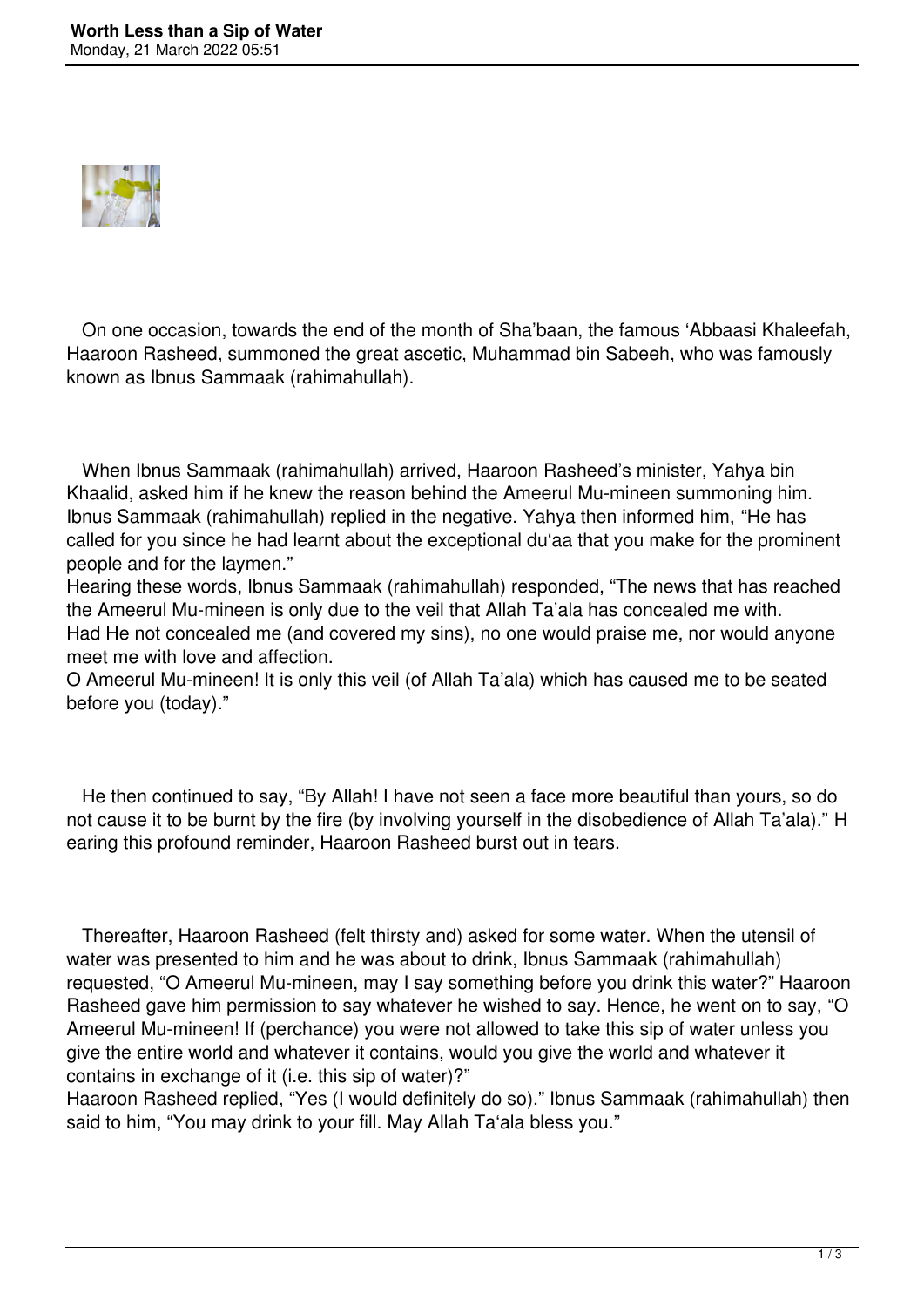When Haaroon Rasheed drank the water, Ibnus Sammaak (rahimahullah) once again posed a question to him, "O Ameerul Mu-mineen! If supposedly you were denied the ability of passing (urine and expelling) this water (from your body) until and unless you hand over the world and whatever it contains, would you give the world and whatever it contains in exchange of it?" Haaroon Rasheed again replied in the affirmative. Ibnus Sammaak (rahimahullah) then concluded,

"O Ameerul Mu-mineen! (If this is the case) then why are you occupied with something which (is so worthless that) a sip of water is better than it.

" Hearing this, Haaroon Rasheed began to weep bitterly.

 Witnessing this, Yahya bin Khaalid, the minister, admonished Ibnus Sammaak (rahimahullah) for inconveniencing the Ameerul Mu-mineen. Ibnus Sammaak (rahimahullah) responded saying, "O Yahya, you too should not let the comforts and ease of life beguile you."

*(Taareekhu Baghdaad vol. 3, pg. 352)*

## **Lessons:**

 1. One of the great favours of Allah Ta'ala upon us is that He conceals our sins from others, due to which we enjoy respect in the world. Together with begging Allah Ta'ala to continue concealing our faults and weaknesses in this world and the Hereafter, we must also ensure that we do not expose and publicise the sins that we commit.

 2. A person whose heart has been illuminated by Allah Ta'ala understands the worthlessness of this world and the significance of the Hereafter. He thus makes minimal effort for this temporary life and instead focuses his attention and energies to his eternal abode.

 3. The bounties of Allah Ta'ala are priceless and invaluable. Even the favours which appear to be small and insignificant, like drinking and passing water, are worth more than the entire world and all the valuables that it contains.

Focusing on these invaluable bounties that a person enjoys, is a means of inculcating gratitude and positivity in one's life.